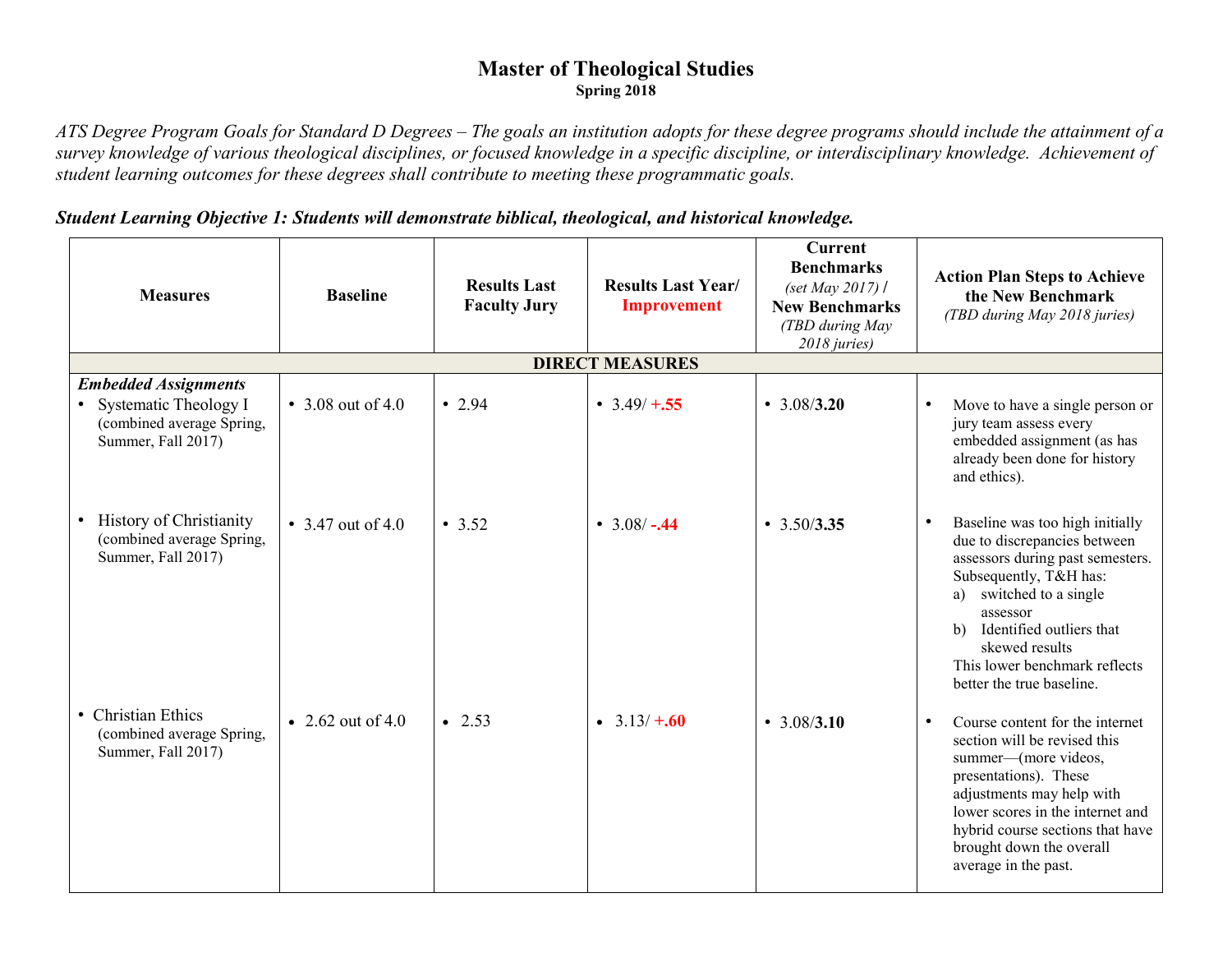| <b>MTSA6100 Summative</b><br><b>Assessment (Core Exam)</b><br>• First Attempts<br>Last attempts                             | • $60%$<br>70%<br>$\bullet$ | • 66.64%<br>(combined average<br>Fall 2013-Spg 2015)<br>• $78.25\%$<br>(combined average<br>Fall 2013-Spg 2015) | $69.60\% + 2.96\%$<br>(combined average<br>Fall 2015-Spg 2018)<br>$76.68\%$ -1.57%<br>(combined average<br>Fall 2015-Spg 2018) | • $60\%/61\%$<br>• $70\%/71\%$ | Create study guides that are<br>tailored to what is expected for<br>each course in the exam. Have<br>division chairs re-evaluate<br>questions that relate to their<br>courses and see if they are too<br>specific and change the<br>questions to be broader in terms<br>of what students are expected to<br>know. |  |
|-----------------------------------------------------------------------------------------------------------------------------|-----------------------------|-----------------------------------------------------------------------------------------------------------------|--------------------------------------------------------------------------------------------------------------------------------|--------------------------------|-------------------------------------------------------------------------------------------------------------------------------------------------------------------------------------------------------------------------------------------------------------------------------------------------------------------|--|
| <b>INDIRECT MEASURES</b>                                                                                                    |                             |                                                                                                                 |                                                                                                                                |                                |                                                                                                                                                                                                                                                                                                                   |  |
| <b>Student Evaluations</b><br>Questions 2, 6, 7<br>(combined average from<br>MTS core courses Spring,<br>Summer, Fall 2017) | 85% overall<br>average      | $\bullet$ N/A                                                                                                   | $89.21\%/+4.21\%$                                                                                                              | 85%/86%                        | Results last year are positive-<br>the jury has no action<br>plan/recommendation for<br>improvement at this time.                                                                                                                                                                                                 |  |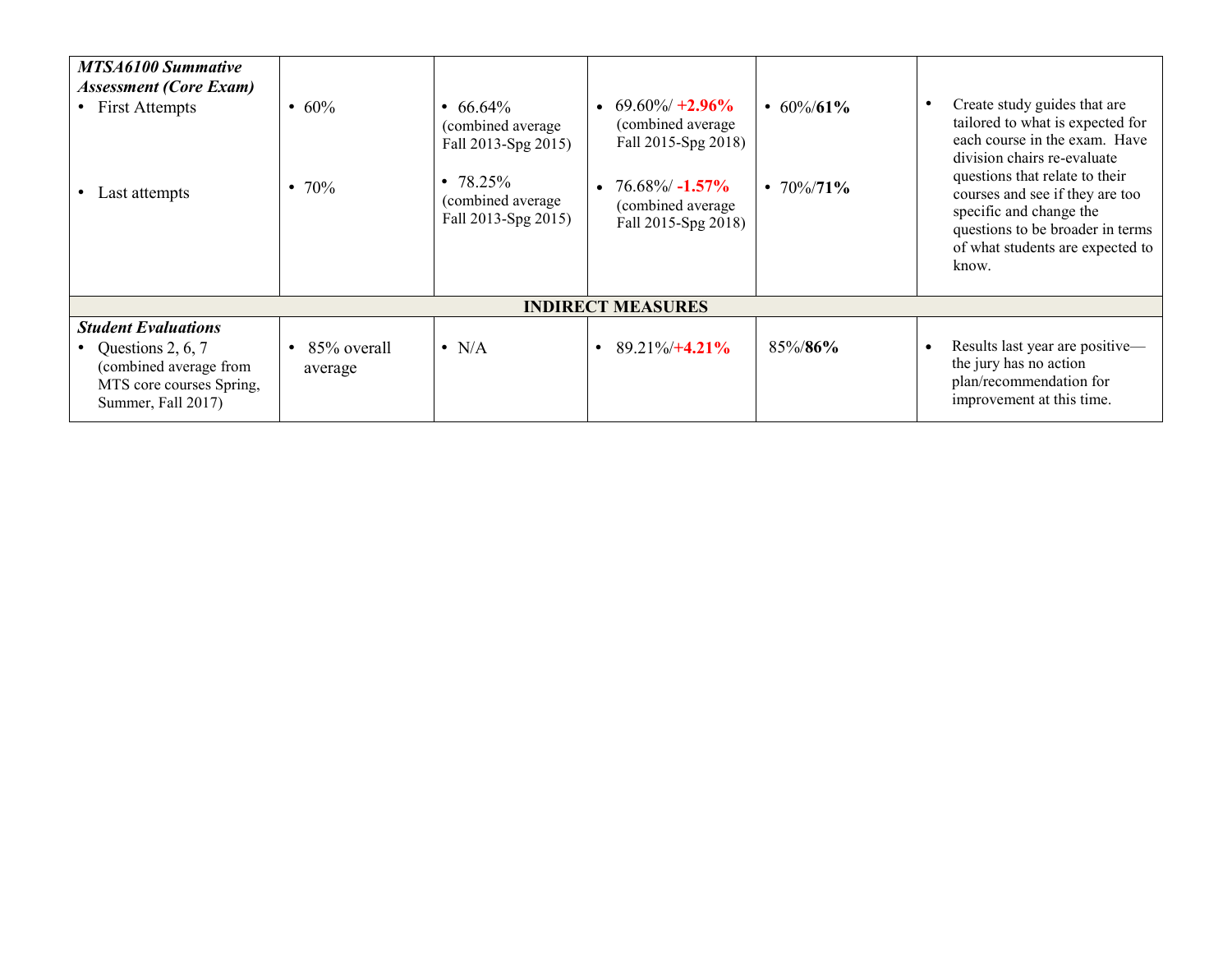*Student Learning Objective 2: Students will communicate their understanding of cultural and historical contexts.*

| <b>Measures</b>                                                                                                          | <b>Baseline</b>                              | <b>Results Last</b><br><b>Faculty Jury</b> | <b>Results Last Year/</b><br><b>Improvement</b>                 | <b>Current</b><br><b>Benchmarks</b><br>(set May 2017) $\ell$<br><b>New Benchmarks</b><br>(TBD during May<br>2018 juries) | <b>Action Plan Steps to Achieve</b><br>the New Benchmark<br>(TBD during May 2018 juries)                                                                                                                                                                                                            |
|--------------------------------------------------------------------------------------------------------------------------|----------------------------------------------|--------------------------------------------|-----------------------------------------------------------------|--------------------------------------------------------------------------------------------------------------------------|-----------------------------------------------------------------------------------------------------------------------------------------------------------------------------------------------------------------------------------------------------------------------------------------------------|
|                                                                                                                          |                                              |                                            | <b>DIRECT MEASURES</b>                                          |                                                                                                                          |                                                                                                                                                                                                                                                                                                     |
| <b>Embedded Assignments</b><br>• History of Christianity<br>(combined average Spring,<br>Summer, Fall 2017)              | • 3.47 out of 4.0                            | • 3.52                                     | • $3.08/-0.44$                                                  | $\cdot$ 3.50/3.35                                                                                                        | Baseline was too high initially<br>$\bullet$<br>due to discrepancies between<br>assessors during past semesters.<br>Subsequently, T&H has:<br>switched to a single assessor<br>a)<br>Identified outliers that<br>b)<br>skewed results<br>This lower benchmark reflects<br>better the true baseline. |
|                                                                                                                          |                                              |                                            | <b>INDIRECT MEASURES</b>                                        |                                                                                                                          |                                                                                                                                                                                                                                                                                                     |
| <b>Student Evaluations</b><br>Questions 6, 9<br>(combined average from<br>MTS core courses Spring,<br>Summer, Fall 2017) | 85% overall<br>average                       | $\bullet$ N/A                              | $89.14\%/+4.14\%$<br>$\bullet$                                  | • 85%/86%                                                                                                                | Results last year are positive-<br>$\bullet$<br>the jury has no action<br>plan/recommendation for<br>improvement at this time.                                                                                                                                                                      |
| <b>Degree Program Survey</b><br>• Core Competencies:<br>Christian Theological<br>Heritage (Fall/Spring 2017)             | • 80% respond<br>with 4-5 on likert<br>scale | $\bullet$ N/A                              | $\bullet$ 83.7% respond<br>with 4-5 on likert<br>$scale/ +3.7%$ | • 80%/81%                                                                                                                | Results last year are positive-<br>$\bullet$<br>the jury has no action<br>plan/recommendation for<br>improvement at this time.                                                                                                                                                                      |